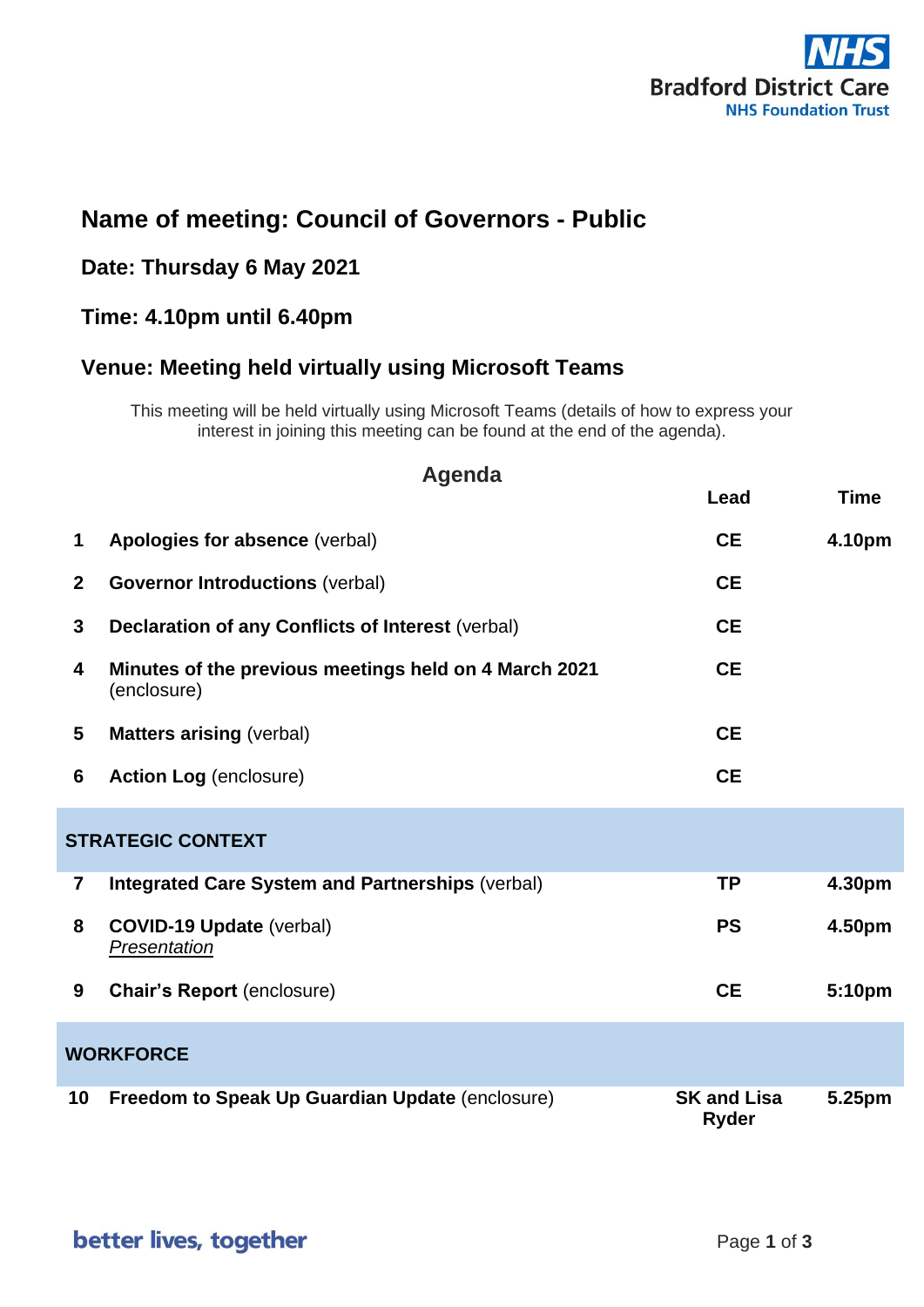

#### **Break** (5.40pm until 5:45pm)

| 11 |                            | <b>Staff Survey Update (enclosure)</b>                                                                                     | <b>SK</b>           | 5.45pm |  |
|----|----------------------------|----------------------------------------------------------------------------------------------------------------------------|---------------------|--------|--|
|    |                            | <b>QUALITY, SAFETY AND RISK</b>                                                                                            |                     |        |  |
| 12 | <b>Assurance Reporting</b> |                                                                                                                            |                     |        |  |
|    | 12.1                       | <b>Workforce and Equality Committee (enclosure)</b>                                                                        | <b>SL</b>           | 6:00pm |  |
|    | 12.2                       | <b>Audit Committee (verbal)</b>                                                                                            | <b>AC</b>           |        |  |
|    | 12.3                       | Joint Mental Health Legislation and Quality and<br><b>Safety Committee (enclosure)</b>                                     | <b>GA and CP</b>    |        |  |
|    | 12.4                       | <b>Quality and Safety Committee (enclosure)</b>                                                                            | <b>GA</b>           |        |  |
|    | 12.5                       | <b>Finance, Business and Investment Committee</b><br>(enclosure)                                                           | <b>MA</b>           |        |  |
| 13 |                            | <b>Better Lives Together (presentation)</b>                                                                                | <b>Helen Verity</b> | 6:20pm |  |
| 14 |                            | <b>Questions from Governors (verbal)</b>                                                                                   | <b>Governors</b>    | 6.30pm |  |
|    |                            |                                                                                                                            |                     |        |  |
|    |                            | <b>GOVERNANCE AND WELL LED</b>                                                                                             |                     |        |  |
| 15 | $\bullet$                  | <b>Feedback from Governors (verbal)</b><br><b>Staff Governors</b><br><b>Public Governors</b><br><b>Appointed Governors</b> | <b>Governors</b>    |        |  |
| 16 |                            | <b>Governor Elections (verbal)</b>                                                                                         | <b>PHo</b>          |        |  |
| 17 |                            | <b>Management of Deferred Items (enclosure)</b>                                                                            | For information     |        |  |
| 18 |                            | Any Other Business (verbal)                                                                                                | <b>CE</b>           | 6.35pm |  |

**The next public Council of Governors meeting will take place following the private meeting on:**

# better lives, together